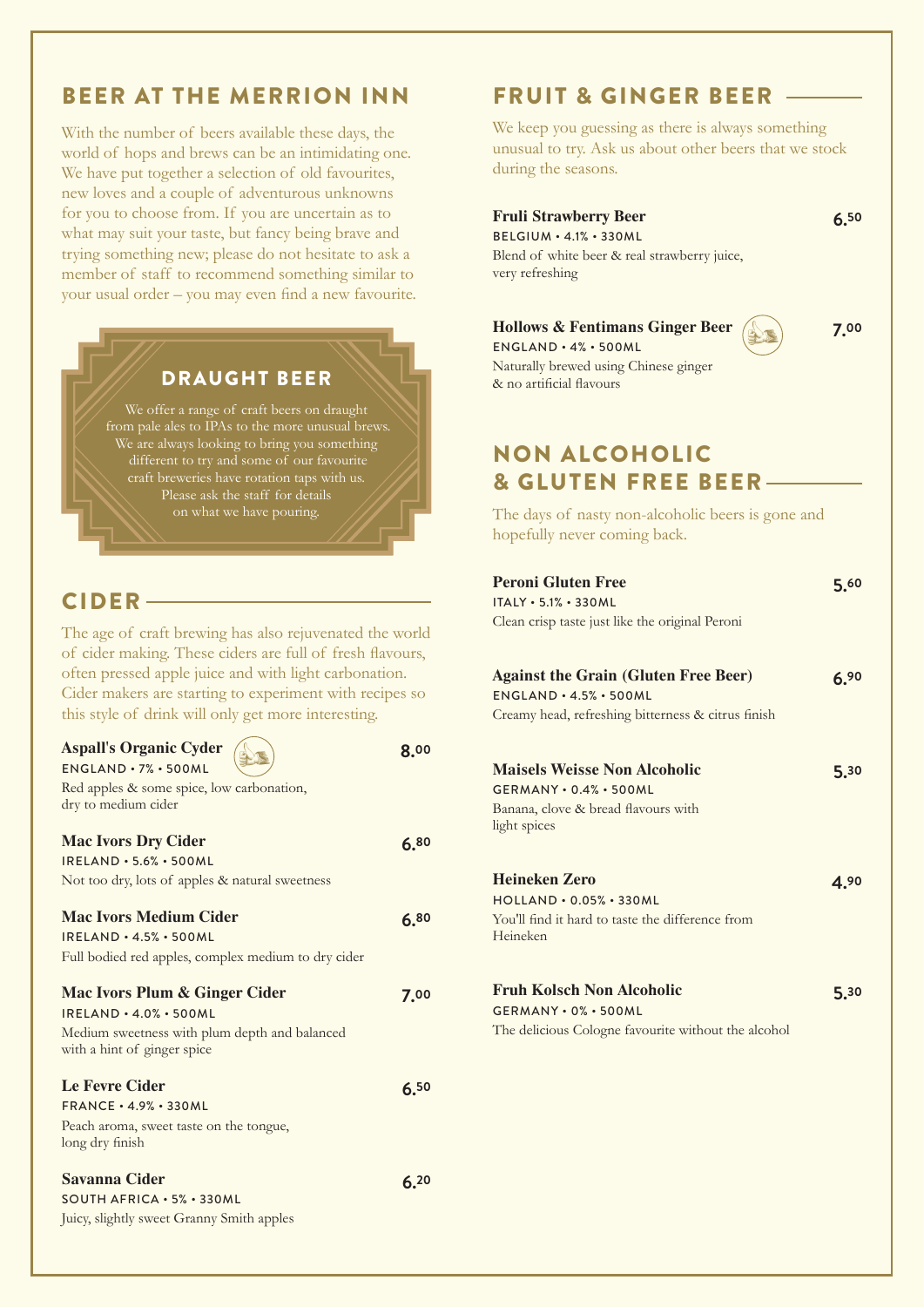# PORTER

A dark style of beer originally developed in London. It is made with roasted malt or barley. Porters are generally complex beers with coffee, chocolate and dark malt flavours.

| <b>Kinnegar Yannaroddy Porter</b>                                             | 7 00 |
|-------------------------------------------------------------------------------|------|
| $IRELAND \cdot 4.8\% \cdot 500ML$                                             |      |
| Dark roast malt flavours with hint of coconut                                 |      |
|                                                                               |      |
| <b>World's End Imperial Stout</b> $\sqrt{2}$<br><b>IRELAND · 8.5% · 500ML</b> | 8.00 |
| Luxurious feel, cocao & vanilla, full bodied                                  |      |
|                                                                               |      |
| <b>West Kerry Brewery</b>                                                     |      |
|                                                                               |      |

CARRAIG DHUBH, IRELAND • 6% • 500ML Rich porter, vanilla, coffee & dark chocolate

# TRAPPIST BEER

Originally brewed by Trappist monks within their own monasteries. Today, Trappist beer is brewed in 11 breweries around the world. The beers are top fermented and mainly bottle conditioned. These beers are not for the faint hearted – they have high alcohol levels and are packed with flavour.

| <b>Chimay Red</b>                              | 7.00 |
|------------------------------------------------|------|
| $BELGIUM \cdot 7\% \cdot 330ML$                |      |
| Deep ruby red, plums, currants & dark sugars,  |      |
| full hop bitterness                            |      |
|                                                |      |
|                                                |      |
| <b>Chimay White</b>                            | 7.25 |
| $BELGIUM \cdot 8\% \cdot 330ML$                |      |
| Gold coloured with stone-fruit and spicy       |      |
| character                                      |      |
|                                                |      |
| <b>Chimay Blue</b>                             | 8 Z5 |
| BELGIUM · 9% · 330ML                           |      |
|                                                |      |
| Chocolate, dark fruity and caramel Quadruppel  |      |
|                                                |      |
| La Trappe Blonde                               | 6 75 |
| $HOLLAND \cdot 6.5% \cdot 330ML$               |      |
| Blonde ale, apricot & peaches, hoppy character |      |
|                                                |      |
|                                                |      |

## WEISSBIER

These are Bavarian beers made from a mix of malted wheat and barleys. They tend to display banana, stone fruit flavours with some tropical spice undertones.

| <b>Schneider Weisse Tap 1</b><br><b>GERMANY · 5.2% · 500ML</b><br>Delicate flavours of cloves, flowers, banana &<br>citrus, medium body                 | 6 75 |
|---------------------------------------------------------------------------------------------------------------------------------------------------------|------|
| <b>Schneider Weisse Tap 5</b><br>$8.2% \cdot 500ML$<br>Weissbier with a twist - citrus fruits, pinapple,<br>spice & banana with caramel malty sweetness | 7.60 |
| <b>Schneider Weisse Tap 7</b><br>GERMANY · 5% · 500ML<br>Full bodied & complex, clove, banana,<br>nutmeg aroma                                          | 6.75 |
| Erdinger<br>GERMANY • 5.3% • 500ML<br>Clove & coriander nose, bready-yeast &<br>sweet banana taste                                                      | 6.75 |
| <b>Maisel's Weisse</b><br>GERMANY • 5.2% • 500ML<br>Banana, vanilla, zesty citrus                                                                       | 6.75 |
| <b>Maisel's Weisse Dunkel</b><br><b>GERMANY · 5.2% · 500ML</b><br>Caramel & toffee along with banana,<br>wheat & clove                                  | 6.75 |

## LAGERS -

Lager is fermented and conditioned at low temperatures giving it a crisp clean taste with craft lagers having a full bodied flavour.

| <b>Grolsch</b><br>$HOLLAND \cdot 5% \cdot 450ML$                                                          | 6.75 |
|-----------------------------------------------------------------------------------------------------------|------|
| Bready malt aromas, good body & crisp hop finish                                                          |      |
| <b>Früh Kölsch Lager</b><br>$GERMANY \cdot 4.8\% \cdot 500ML$<br>Favourite beer of Cologne using only the | 6.50 |
| best ingredients                                                                                          |      |
| <b>Kona Longboard Lager</b>                                                                               | 6.25 |
| $HAWAll \cdot 4.6\% \cdot 355ML$                                                                          |      |
| Very refreshing, slightly spicy hop aroma                                                                 |      |
| & malty body                                                                                              |      |
| <b>Schiehallion Lager</b>                                                                                 | 6.80 |
| $SCOTLAND \cdot 4.8\% \cdot 500ML$                                                                        |      |
| Lychee & green mango flavour with a hint<br>of honey and fresh grapefruity finish                         |      |